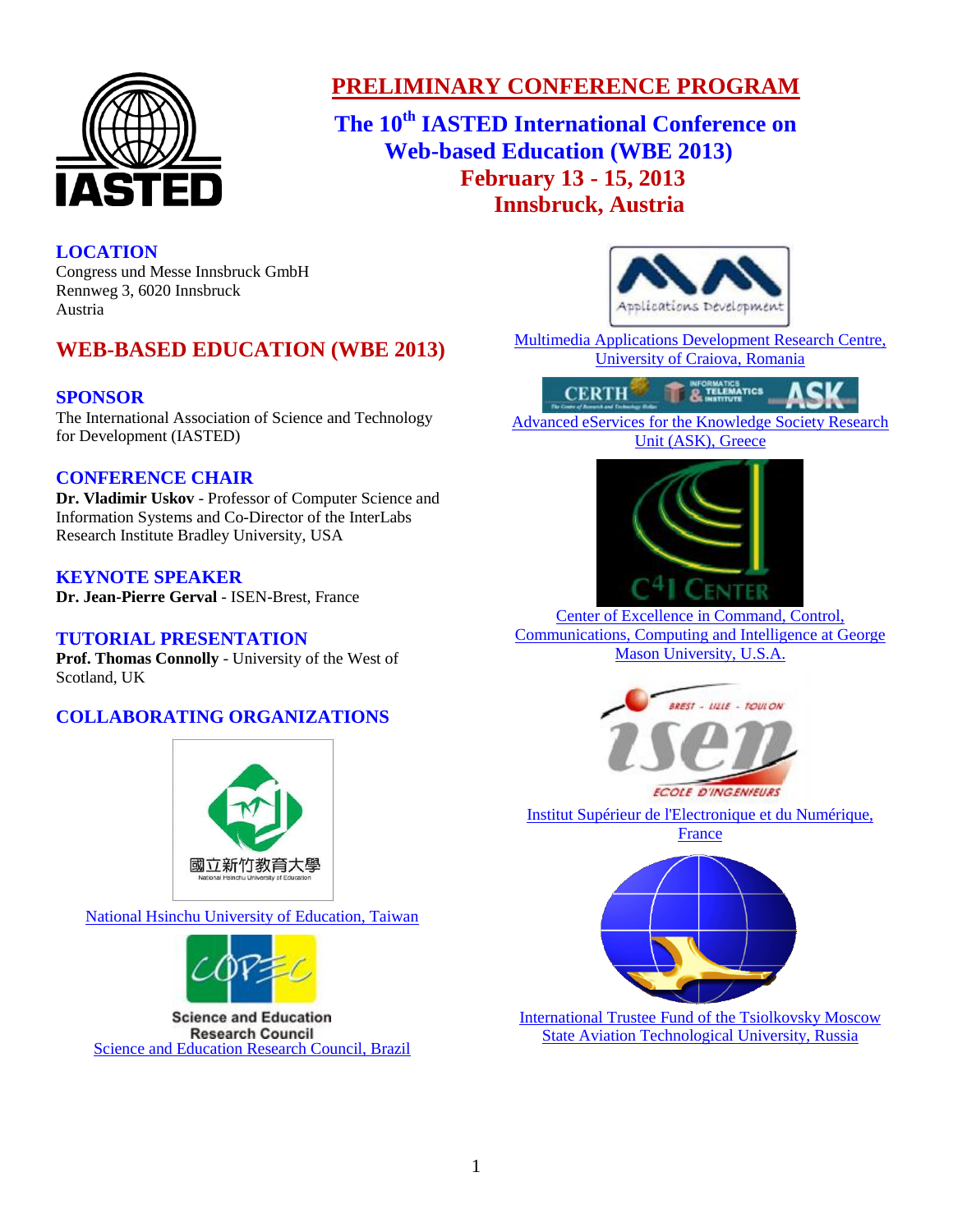

#### [RMIT University, Australia](http://www.rmit.edu.au/businessitlogistics)

**INTERNATIONAL PROGRAM COMMITTEE** I. S. Ahmed – Center for Langauges- International Islamic University-Malaysia, Malaysia M. Allegra – Consiglio Nazionale delle Ricerche, Italy L. Anido Rifon – University of Vigo, Spain E. Barbera – Open University of Catalonia, Spain L. Bernstein – University of Maryland University College, USA J. Boaventura – University of Tras-os-Montes and Alto Douro, Portugal C. J. Bouras – University of Patras, Greece M. Braz – ICIST/ Technical University of Lisbon, Portugal M. Bunch – Midstate College, USA D. D. Burdescu – University of Craiova, Romania H. Burkhart – University of Basel, Switzerland D. Cai – Iwate Prefectural University, Japan N. Casalino – Università degli Studi Guglielmo Marconi, Italy C. C. Chang – National Taiwan Normal University, Taiwan T. S. Chen – National University of Tainan, Taiwan S. C. Cheng – Southern Taiwan University, Taiwan E. Cheung – ITE College West, Singapore K. O. Chow – City University of Hong Kong, PR China M. Cole – Robert Morris University, USA J. Conesa-i-Caralt – Universitat Oberta de Catalunya, Spain A. Cristea – University of Warwick, UK B. du Boulay – University of Sussex, UK W. Fajardo – Universidad de Granada, Spain P. Fedoruk – Precarpathian National Vasyl Stefanyk University, Ukraine J. Flowers – Ball State University, USA J. P. Gerval – ISEN-Brest, France K. Getkham – Graduate School of Language and Communication, NIDA, Thailand S. Ghawanmeh – WISE University, Jordan C. Gomes – High School of Education Viseu, Portugal A. Gramopadhye – Clemson University, USA I. Hamburg – IAT, FH Gelsenkirchen, Germany K. Henke – Ilmenau University of Technology, Germany T. Ho – Taipei Municipal University of Education, PR China J. M. Hsu – National Chiayi University, Taiwan H. Jin – Huazhong University of Science and Technology, PR China

M. Y. Jong – The Chinese University of Hong Kong, PR China

- G. Kambourakis University of the Aegean, Greece
- F. C. Kao Da-Yeh University, Taiwan
- D. Karayel Sakarya University, Turkey
- J. Karet Chaffey College, USA
- M. Liberzon Tsyolkovsky Moscow Aviation
- Technological University, Russia
- M. Llamas-Nistal University of Vigo, Spain
- R. Llamosa-Villalba Industrial University of Santander, Colombia
- J. Lonchamp LORIA, France
- H. Matthies Hannover Medical School, Germany
- P. McKimmy University of Hawaii-Manoa, USA
- E. Meyen University of Kansas, USA
- H. Mitsuhara The University of Tokushima, Japan
- A. Molinari University of Trento, Italy
- R. Moraes Federal University of Paraíba, Brazil
- K. Moscinska Silesian University of Technology, Poland
- J. Muppala HKUST, PR China
- A. Murphy University of Bedfordshire, UK
- T. Okamoto The Universty of Electro-Communications, Japan
- B. O'Regan University of Limerick, Ireland
- N. Osawa Chiba University, Japan
- P. Pernias University of Alicante, Spain
- F. L. Pontecorvo Universidad Anahuac, Mexico
- V. Pougatchev University of Technology, Jamaica, Jamaica
- R. Revetria University of Genoa, Italy
- L. Ricci Università degli Studi Guglielmo Marconi, Italy
- D. Roy University of Aizu, Japan
- P. V. Rubén CIC-IPN, Mexico
- J. Rutkowski Silesian University of Technology, Poland
- D. Sampson University of Piraeus & CERTH, Greece
- C. Scharff Pace University, USA
- U. Schroeder Aachen University, Germany
- R. Schumaker University of Maryland University
- College, USA
- E. Sheybani Virginia State University, USA
- Y. Tamura Sophia University, Japan
- S. Trausan-Matu University Politechnica of Bucharest, Romania

C. Vaz de Carvalho – Instituto Superior de Engenharia do Porto, Portugal

- F. Wang Microsoft Corporation, USA
- Y. M. Wang University of Alabama at Birmingham, USA
- K. Wijekumar The Pennsylvania State University, USA
- H. D. Wuttke Ilmenau University of Technology, **Germany**
- R. Younsi Ecole Polytechnique Montreal, Canada
- A. Zamfir Academy of Economic Studies, Romania
- T. Zhang Tsinghua University, PR China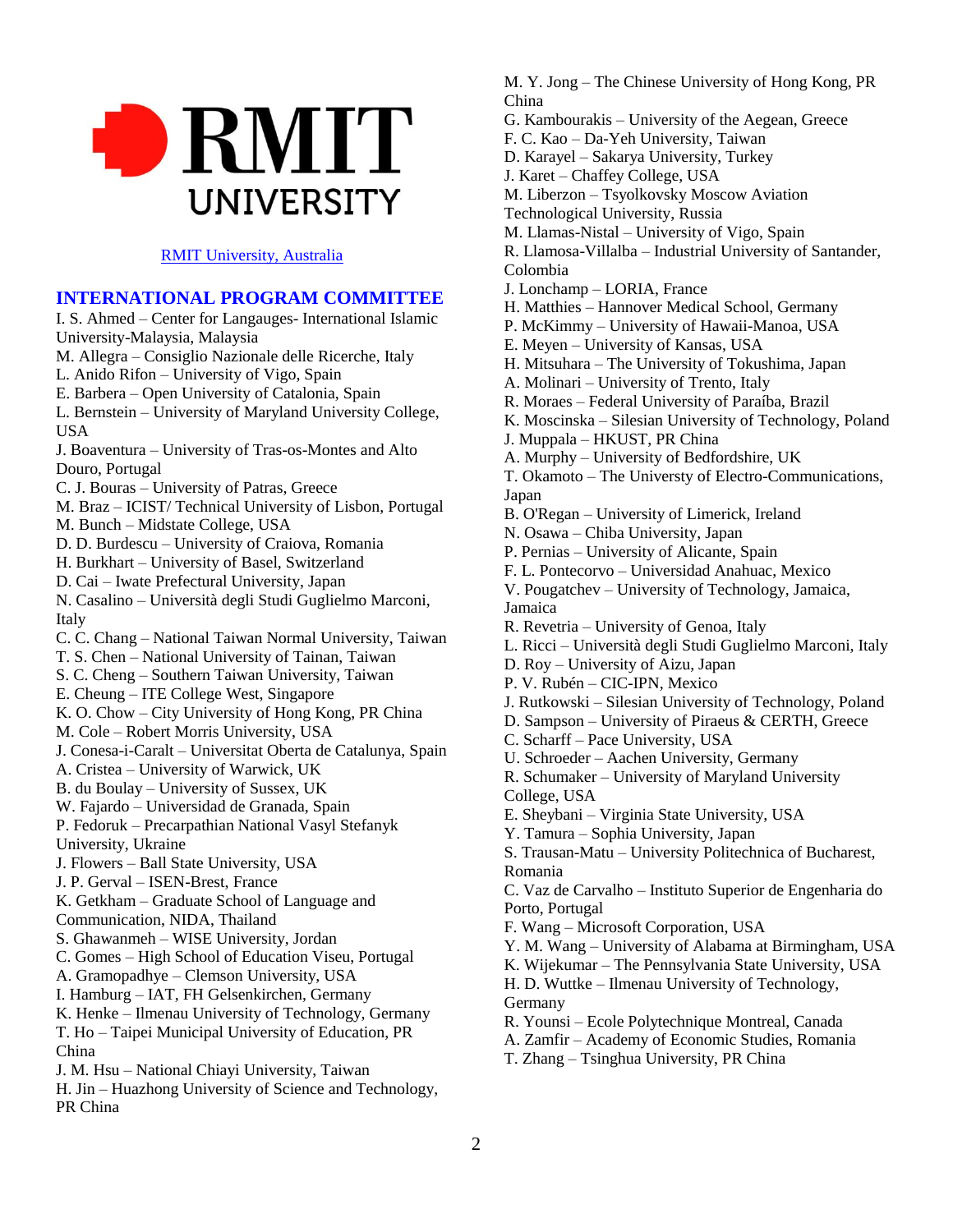#### **ADDITIONAL PAPER REVIEWER**

N. M. Adams – Educational Testing Service, Princeton, N.J., USA

- L. Torres-Pereira UTAD University, Portugal
- V. Uskov Bradley University, USA
- Z. Wei Micorsoft, USA

## **PLEASE NOTE**

- $\div$  Paper presentations are 15 minutes in length with an additional 5 minutes for questions.
- \* Report to your Session Chair 15 minutes before the session is scheduled to begin.
- Presentations should be loaded onto the presentation laptop in the appropriate room prior to your session.
- End times of sessions vary depending on the number of papers scheduled.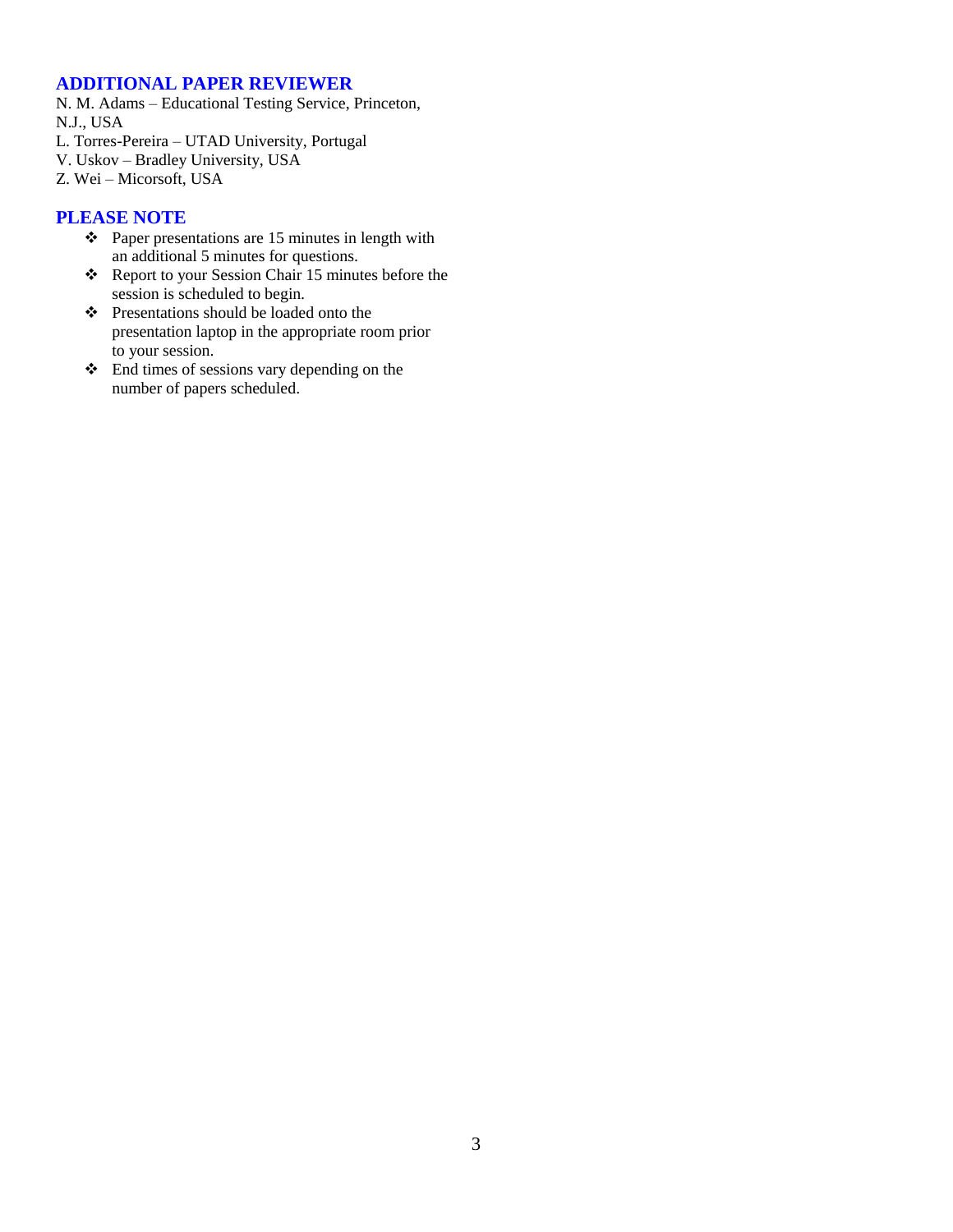## **PROGRAM OVERVIEW**

## **Wednesday, February 13, 2013**

- 07:30 Registration *(Diesner Foyer)*
- 14:00 WBE Welcome Address
- 14:30 *(Hall New Orleans)*
- 14:30 WBE Session 1 Innovative Software Systems and Technology for Web-Based Education *(Hall New Orleans)*
- 15:30 Coffee Break
- 16:00 *(Diesner Foyer)*
- 16:00 WBE Session 1 Continued *(Hall New Orleans)*
- 19:00 Dinner Banquet *(Hall Innsbruck)*

## **Thursday, February 14, 2013**

- 09:00 WBE Session 2 Assessment, Control and Evaluation in Web-Based Education *(Hall Aalborg)*
- 10:30 Coffee Break
- 11:00 *(Diesner Foyer)*
- 11:00 WBE Keynote Presentation "Technologies make it possible, Services make it happen" – [Dr. Jean-Pierre Gerval](http://intranet.iseb.fr/perso/jpgerval/menu.htm) *(Hall Aalborg)*
- 12:00 Lunch Break *(Self Catered)*
- 14:00 WBE Tutorial Presentation ["Applying Web 2.0](http://www.iasted.org/conferences/tutorial-792.html)  [Tools in Education and the Work Place"](http://www.iasted.org/conferences/tutorial-792.html) – [Prof. Thomas Connolly](http://www.uws.ac.uk/staff-profiles/computing/thomas-connolly/) *(Hall Aalborg)*
- 15:30 Coffee Break
- 16:00 *(Diesner Foyer)*
- 16:00 WBE Tutorial Presentation Continued *(Hall Aalborg)*

## **Friday, February 15, 2013**

- 08:30 WBE Session 3 Innovative Web-Based Teaching, Learning and Services *(Hall Aalborg)*
- 10:30 Coffee Break
- 11:00 *(Diesner Foyer)*
- 11:00 WBE Session 3 Continued *(Hall Aalborg)*
- 12:00 Lunch Break *(Self–Catered)*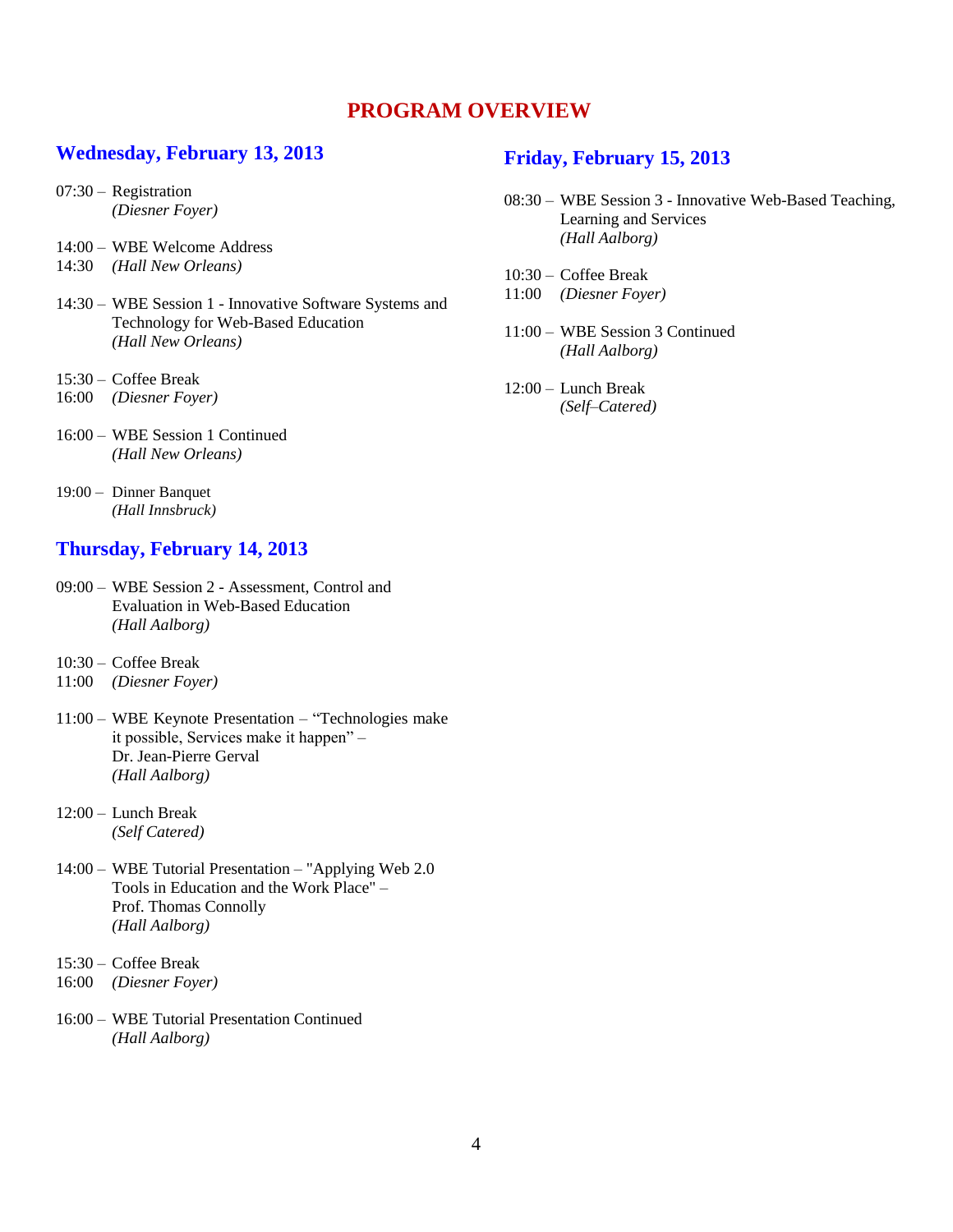## **Wednesday, February 13, 2013**

**07:30** – **REGISTRATION** *Location: Diesner Foyer*

**14:00 – 14:30 WBE WELCOME ADDRESS** *Location: Hall New Orleans*

### **14:30** – **WBE SESSION 1 - INNOVATIVE SOFTWARE SYSTEMS AND TECHNOLOGY FOR WEB-BASED EDUCATION**

*Chairs: TBA Location: Hall New Orleans*

#### 792-023

Video-based Blended Learning Practice in Master Studies *Mikko Myllymäki and Ismo Hakala (Finland)*

#### 792-039

WEE: A Mashup System using Social Networks for Collaborative Environmental Monitoring Education with Spatiotemporal Analysis and Visualization *Diep T.-N. Nguyen, Shiori Sasaki, and Yasushi Kiyoki (Japan)*

#### 792-024

Weblab for Control Applications in Engineering Education *Wânderson de Oliveira Assis, Alessandra D. Coelho, José Carlos de Souza Junior, Leo Kunigk, Aniel S. de Morais, Gustavo M. Lemos, Estevão dos S. Gedraite, Eduardo K. Takahashi, and Rubens Gedraite (Brazil)*

#### 792-038

Develpment of a New Museum Guidance System with a Zoomed Map Navigation *Dawei Cai (Japan)*

792-033 Video Content Management Platform for Distance Learning in Mobile Environment *Mikko J. Uitto (Finland)*

#### 792-030

Towards a Recommendation Framework to Support Design of Lesson Plans in the iTEC Project *Manuel Caeiro-Rodríguez, Rubén Míguez-Pérez, Juan Manuel Santos-Gago, Luis Anido-Rifón, and Manuel Fernández-Iglesias (Spain)*

#### 792-029

The Easily-Handled System Synchronizing Data Results on Moodle for iOS and Android Phones *Toru Ochi, Taku Nakasuji, Hiroyuki Dekihara, and Yusuke Kobayashi (Japan)*

792-041 Technology Enhanced Learning in an Educational Environment *Brian Gaber and Peggy Ng (Canada)*

# **15:30 – 16:00 COFFEE BREAK**

*Location: Diesner Foyer*

**16:00 – WBE SESSION 1 CONTINUED** *Location: Hall New Orleans*

#### **19:00 – DINNER BANQUET**

*Location: Hall Innsbruck*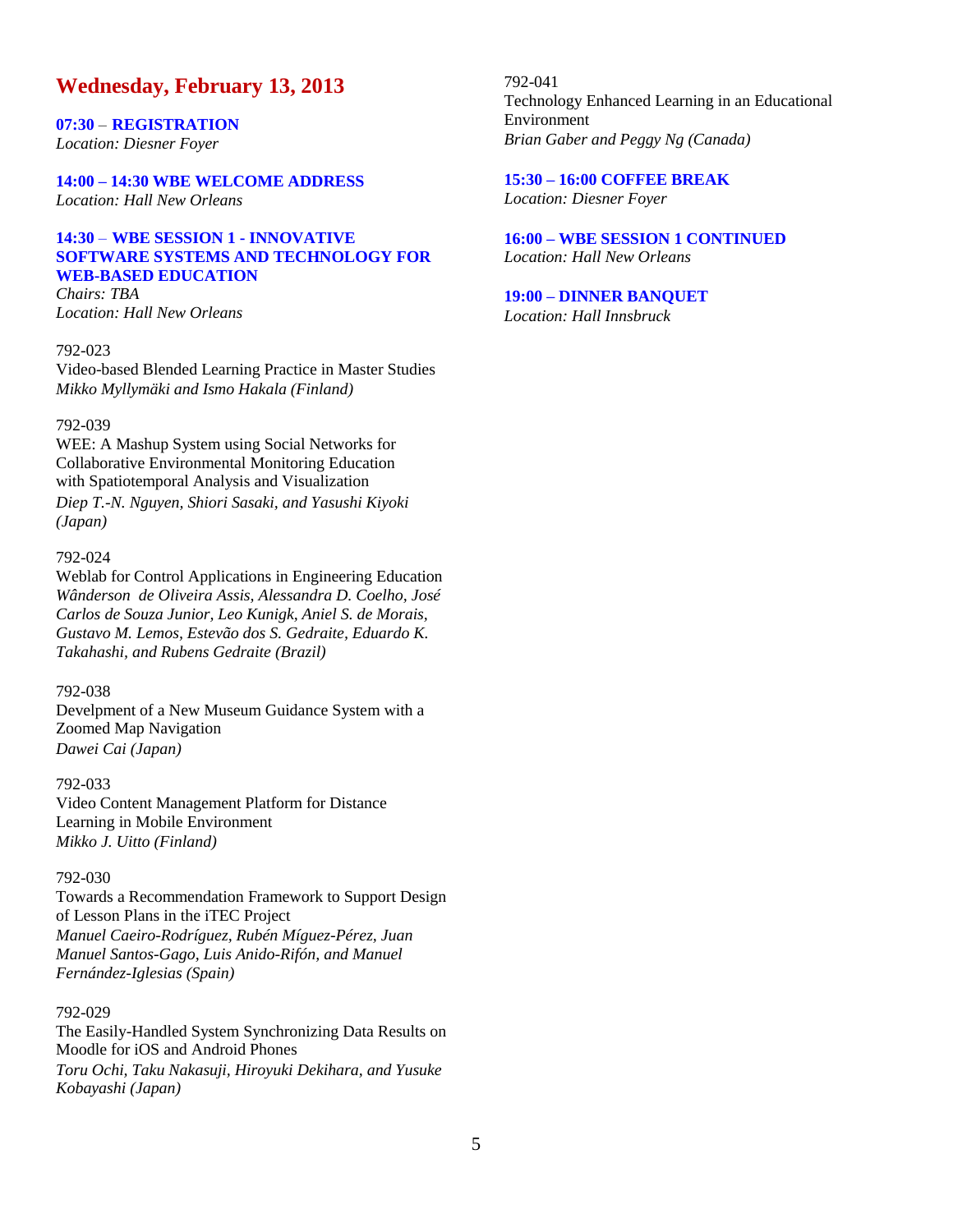## **Thursday, February 14, 2013**

## **09:00 – WBE SESSION 2 - ASSESSMENT, CONTROL AND EVALUATION IN WEB-BASED EDUCATION**

*Chair: TBA Location: Hall Aalborg*

#### 792-008

Computer-based Questions with Considerable Explanatory Power to Predict the English Comprehension Levels of EFL-Learners *Atsuko Kuramoto (Japan)*

#### 792-037

Application Mixed Diagnostic Tests in Blended Education and Training

*Anna E. Yankovskaya and Mikhail E. Semenov (Russia)*

#### 792-042

Assessing Individual Learning and Group Knowledge in a Wiki Environment: An Empirical Analysis *Rocco Agrifoglio, Concetta Metallo, Luisa Varriale, Maria Ferrara, Nunzio Casalino, and Marco De Marco (Italy)*

#### 792-035

Research on Behavioral Intention for Educational Web Sites using an Extended TAM in Taiwan *Hui-Yun Fu, How-Gao Hsu, and Dan-Pai Feng (Taiwan)*

**10:30 – 11:00 COFFEE BREAK**

*Location: Diesner Foyer*

#### **11:00 – WBE KEYNOTE PRESENTATION – "TECHNOLOGIES MAKE IT POSSIBLE, SERVICES MAKE IT HAPPEN"**

*Presenter: [Dr. Jean-Pierre Gerval](http://intranet.iseb.fr/perso/jpgerval/menu.htm) (France) Location: Hall Aalborg*

For several years, higher educational institutions have worked to develop infrastructures, resources and services. The implementations of both new technologies for distance learning and digital environments for learning have brought about a new flexibility in higher educational institutions' training offer. Consequently, it offers to learners trainings which fit more and more their constraints. Either the emergence of distance or the bi-modality distant/face-toface has also induced teachers to question themselves about new educational uses. There are more and more digital tools available to teachers and learners but today priority is still the development of the uses of these technologies in trainings.

The first part of the talk, which cannot be objectively complete, gives a state of the art of developments in the field of web technologies for learning in France and in the European Union. Therefore, we will focus on some topics; among them digital environments for learning, initiatives in the field of remote practical activities and emergent mobile technologies.

In the second part of this talk, we explain the way we set up our digital environments for learning in our graduate school: laptops for students, choices and implementations of open-source and home-made software, in order to provide students with a unified application environment. Then, we detail the developments and the experiments which we realized, on the one hand in the framework of virtual reality technologies, on the other hand in the framework of mobile technologies. Distributed virtual reality technologies enable the implementation of virtual labs for students' practical activities. These virtual labs are "metaphors" of real labs. They enable to implement real experiments (robotics, electronics...) in virtual environments. They make easier the access to experimental work for students without any limitation of time, budget or resources availabilities as in a real lab. Concerning the practices of mobile technologies we focused on two points: making the development of educational contents that runs on smartphone easier and improving the reactivity of students. To conclude this second part, we try by taking into account our experience to point out strengths and weaknesses, both from technological and human beings points of view, concerning the implementation of web technologies for learning.

**[Jean-Pierre Gerval](http://intranet.iseb.fr/perso/jpgerval/menu.htm)** obtained his Doctorate in Automation from the University of Valenciennes in France, 1987. He has been Project Manager at the "Institut d'Informatique Industrielle" in Brest from 1988 to 2003 and Associate Professor of Computer Sciences at the "Ecole Nationale d'Ingénieurs de Brest" from 1993 to 2003. He is currently head of the Computer Sciences Department at the "Institut Supérieur de l'Electronique et du Numérique" (ISEN) in Brest, France. He has been working for twenty years on European and International projects mainly dedicated to New Technologies for Education. His main research interests are in the areas of Distributed Virtual Reality and Virtual Environments especially dedicated to pedagogical applications, Technologies for Mobile Learning and Web Based Education.

#### **12:00 – LUNCH BREAK** *Self-Catered*

#### **14:00 – WBE TUTORIAL PRESENTATION – "APPLYING WEB 2.0 TOOLS IN EDUCATION AND THE WORK PLACE"**

*Presenter: [Prof. Thomas Connolly](http://www.uws.ac.uk/staff-profiles/computing/thomas-connolly/) (UK) Location: Hall Aalborg*

**15:30 – 16:00 COFFEE BREAK** *Location: Diesner Foyer*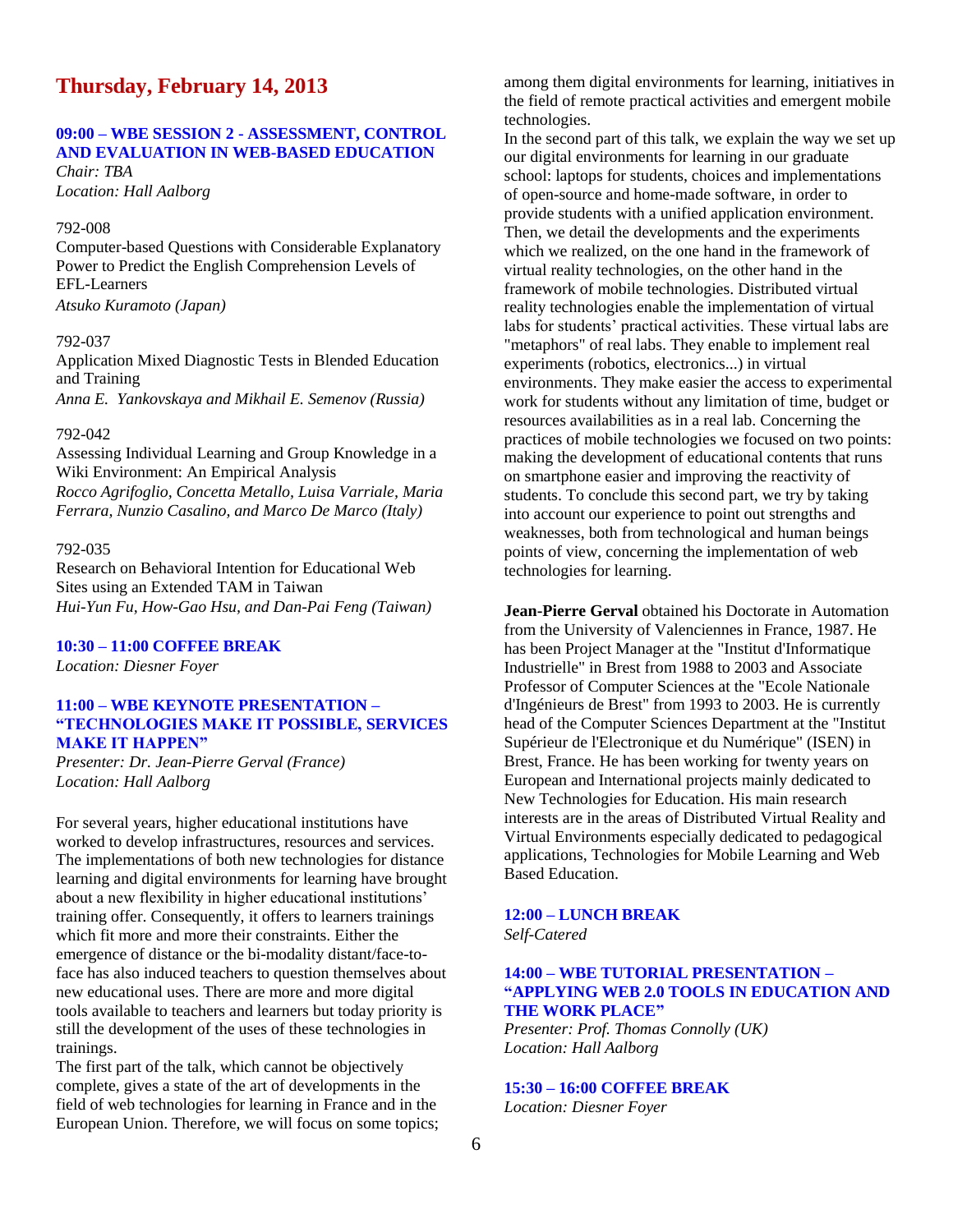#### **16:00 – WBE TUTORIAL PRESENTATION CONTINUED**  *Location: Hall Aalborg*

## **Friday, February 15, 2013**

#### **08:30 – WBE SESSION 3 - INNOVATIVE WEB-BASED TEACHING, LEARNING AND SERVICES** *Chairs: TBA*

*Location: Hall Aalborg*

#### 792-016

Learning Linear Algebra by Combining a Virtual Game in Class and Web-based Learning Activities *Hitoshi Nishizawa, Kohtaro Shimada, and Takayoshi Yoshioka (Japan)*

#### 792-025

Zask: A Case Study on Online Collaborative Learning *Xiaoyan Wang, Jinchuan Chen, and Xiaoyong Du (PR China)*

#### 792-005

A Competent Post-Authentication and Non-Repudiation Biometric-based Scheme for M-Learning *Georgios Kambourakis and Dimitrios Damopoulos (Greece)*

#### 792-011

An European Project on Web-based Education in Nanoelectronics *Slavka Tzanova (Bulgaria), Silvia Schinkte (Switzerland), Danilo Demarchi (Italy), and Philippe Morey-Chaisemartin (France)*

#### 792-007

Research on Web-based Teaching Model for Chinese Language *Yuling Zhao (PR China)*

#### 792-012

Cooperative e-Learning Approach based on Cloud Computing *Marius Marian (Romania) and Ileana Hamburg (Germany)*

#### 792-044

Transparency, Openness and Knowledge Sharing for Rebuilding and Strengthening Government Institutions *Nunzio Casalino, Filomena Buonocore, Cecilia Rossignoli, and Francesca Ricciardi (Italy)*

792-036 Online Scientific Dissemination of Knowledge Blended with Face-to-Face Learning *Svend Tveden-Nyborg (Denmark)*

# **10:30 – 11:00 COFFEE BREAK**

*Location: Diesner Foyer*